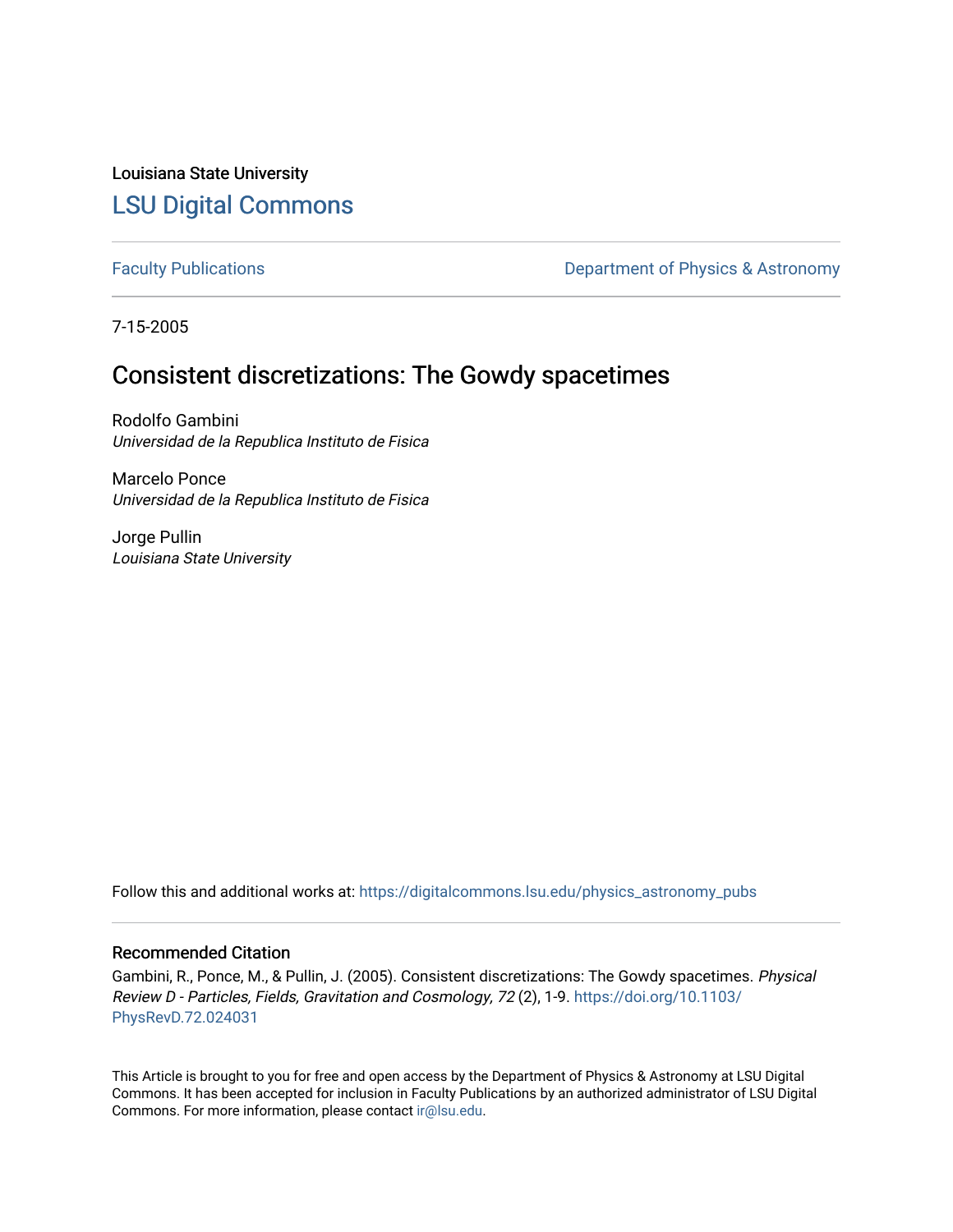# arXiv:gr-qc/0505043v1 10 May 2005 [arXiv:gr-qc/0505043v1 10 May 2005](http://arxiv.org/abs/gr-qc/0505043v1)

## Consistent discretizations: the Gowdy spacetimes

Rodolfo Gambini 1 , Marcelo Ponce <sup>1</sup> and Jorge Pullin 2

1. Instituto de Física, Facultad de Ciencias, Iguá 4225, esq. Mataojo, Montevideo, Uruguay.

2. Department of Physics and Astronomy, Louisiana State University, Baton Rouge, LA 70803-4001

(Dated: May 9th 2005)

We apply the consistent discretization scheme to general relativity particularized to the Gowdy space-times. This is the first time the framework has been applied in detail in a non-linear generallycovariant gravitational situation with local degrees of freedom. We show that the scheme can be correctly used to numerically evolve the space-times. We show that the resulting numerical schemes are convergent and preserve approximately the constraints as expected.

### I. INTRODUCTION

The "consistent discretization" approach [\[1\]](#page-10-0) has proven quite attractive to deal with conceptual issues in quantum gravity [\[2\]](#page-10-1). In this approach one approximates general relativity with a discrete theory that is constraint-free. As a consequence, it is free of the hard conceptual issues that plague quantum gravity. One can, for instance, solve the "problem of time" [\[3](#page-10-2)] and one discovers that there is a fundamental decoherence [\[4](#page-10-3), [5\]](#page-10-4) induced in quantum states that can yield the black hole information puzzle unobservable [\[6](#page-10-5), [7](#page-10-6)].

A looming question in this approach is how well can the constraint-free discrete theory approximate general relativity? In this approach one starts with a Lagrangian, discretizes space-time and then works out discrete equations of motion that determine not just the usual variables of general relativity but the lapse and the shift as well. This has the attractive aspect of yielding a consistent set of discrete equations (they can all be solved simultaneously, unlike in usual discretizations where the constraints are not preserved upon evolution; it should be emphasized that preserving the constraints is becoming a central focus in state-of-the-art numerical relativity.) However, the resulting equations for determining the lapse and the shift are non-polynomial and of a rather high degree. Since these equations have no counterpart in the continuum theory, one does not have an underlying mathematical theory to analyze them as one has in the case of the other discrete equations. For instance, it is not obvious that the solutions of the equations will be real. Or that they do not oscillate wildly upon each step of evolution. We had probed these issues in some detail in some cosmological models [\[8\]](#page-10-7). There the consistent discretization approach works well, approximating the continuum theory in a controlled fashion and covering all of the phase space. But in the cosmological case the equations also simplify significantly. Moreover, the diffeomorphism constraint does not play a role. In addition to this, it is known that discretizations of evolution equations can pose unique challenges. For instance, it is not clear that the resulting scheme produced by the consistent discretizations is hyperbolic in any given sense. With regular discretizations, the use of formulations that are not hyperbolic has led to problems. The type of discretizations that arise in the consistent discretization approach are also "forward in time centered in space". This is due to the fact that the use of centered derivatives in time complicates the construction of the canonical formulation that is central to the use of consistent discretizations in quantum gravity. All this raised significant suspiciousness about how well these discretizations could approximate the continuum theory. An encouraging point was that at least for linearized gravity, the consistent discretizations yield a "mimetic" discretization [\[9](#page-10-8)] that appears to be stable. But the linearized case has many peculiarities that do not carry over to the non-linear case (namely the mimetism). It is also true that at the classical level the "consistent discretization" approach may be considered as an extension of the idea of variational integrators to singular Lagrangians (systems with constraints treated in the Dirac fashion). Variational integrators have proven to have many desirable properties, at least for unconstrained systems (see [\[10\]](#page-10-9) for a recent review), but they have only been applied in a limited way to systems with constraints (only holonomic or at best constraints linear in the momenta [\[11\]](#page-10-10)) without treating them in the usual Dirac fashion.

It is clear that the viability of the approach has to be probed in situations with field-theoretical degrees of freedom. A situation of this type arises in the Gowdy cosmologies [\[12\]](#page-10-11). These are spatially compact space-times with two spacelike commuting Killing vector fields. This allows the introduction of coordinates where the metric depends only on time and an angular variable which we will call  $\theta$ . The consistent discretization approach applied to this model yields quite involved equations, as we will see. They cannot be solved analytically and have to be tackled numerically. Moreover, since we are dealing with non-linear coupled algebraic systems, the solution has to be constructed approximately, and the resulting systems are rather large. In addition to this, the presence of global constraints derived from the compact topology yields some of the systems unsolvable directly and this issue has to be addressed again by an approximate technique.

It should be made clear from the outset that we are not at all interested in being competitive in the well developed field of numerical simulations of Gowdy cosmologies (see Berger [\[13](#page-10-12)] for a review). Usually numerical simulations of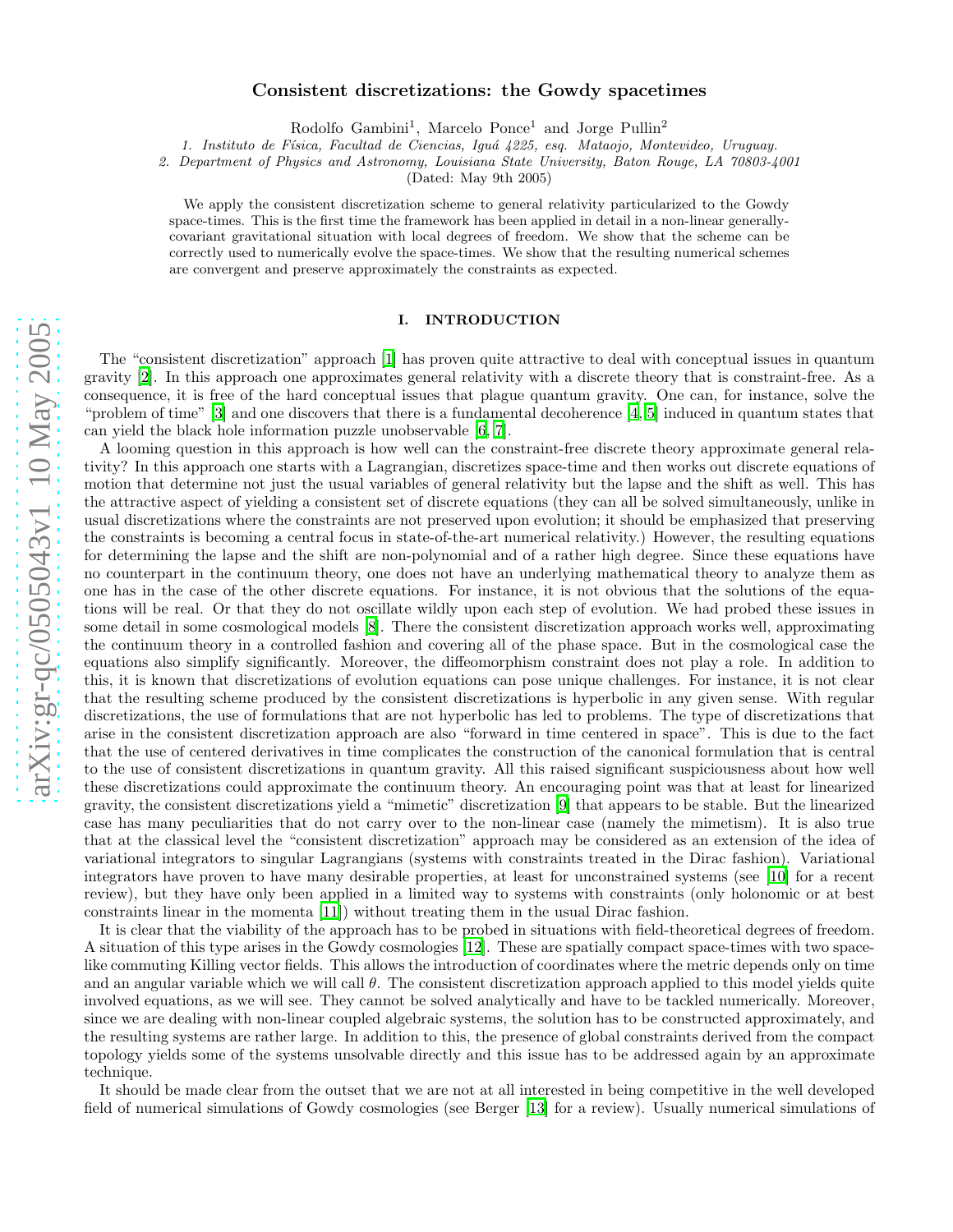Gowdy take advantages of special gauges and other features that we will not take into account in our approach.

To simplify matters we will concentrate on the "single polarization" Gowdy case and we will further restrict to a particular subcase that can be seen as a "minisuperspace" by setting one of the variables and its conjugate momentum to zero. From the point of view of the evolution equations and the dynamics in terms of coordinate dependent quantities, the complexity of the equations is virtually similar to the full single-polarized case, one just is faced with a smaller number of equations. Moreover, if one were to write the full one polarization case and take suitably restricted initial data, the evolution is preserved exactly within the minisuperspace considered.

The organization of this article is as follows. In the next section we briefly review the formulation of Gowdy cosmologies mostly to fix notation. We then proceed to work out the consistent discretization. In section III we discuss the numerical scheme and present the numerical results.

### II. GOWDY COSMOLOGIES

### A. Continuum formulation

Gowdy cosmologies are space-times with two space-like commuting Killing vector fields. We take the topology of the spatial slices to be a three-torus  $T^3$ . Following Misner [\[14](#page-10-13)], we parameterize the spatial metric by,

$$
ds^2 = e^{-\tau - (\lambda/2)} d\theta^2 + e^{2\tau} \left( e^{\beta} d\sigma^2 + e^{-\beta} d\delta^2 \right)
$$
 (1)

where functions  $\tau, \lambda, \beta$  depend on time t and on one of the spatial variables which we call  $\theta \in [0, 2\pi]$ . The other two spatial variables are  $\sigma$  and  $\delta$  and will play no role from now on. The Hilbert action particularized for these kinds of metrics reads,

<span id="page-2-0"></span>
$$
S = \frac{1}{2\pi} \int dt \int d\theta \left( p_{\lambda} \dot{\lambda} + p_{\tau} \dot{\tau} + p_{\beta} \dot{\beta} - \bar{N}_{\mu} \bar{C}^{\mu}, \right)
$$
 (2)

where  $\bar{N}_{\mu}, \mu = 0, 1$  are related to the lapse and the single remaining component of the shift (Lagrange multipliers) by  $\overline{N} = N g^{-1/2} = N \exp(-3\tau/2 + \lambda/4), \overline{N}_{\theta} = N_{\theta} \exp(\tau + \lambda/2).$  Also  $\overline{C}^{\mu}$  are related to the Hamiltonian and the single remaining component of the momentum constraint by the obvious rescalings,

$$
\bar{C}^0 = \frac{1}{2}p_\beta^2 + p_\lambda p_\tau + \frac{1}{2}e^{4\tau} (\beta')^2 + e^{4\tau} \left(4\tau'' + 8(\tau')^2 + \tau'\lambda'\right),\tag{3}
$$

$$
\bar{C}^{\theta} = 4p'_{\lambda} + p_{\tau}\tau' + p_{\beta}\beta' + p_{\lambda}\lambda'. \tag{4}
$$

We have also chosen the irrelevant spatial coordinates in such a way that  $\int d\sigma \int d\delta = 8$ .

The theory can be consistently reduced by setting  $\beta = p_\beta = 0$ . This corresponds to a one-parameter family of space-times. Since in our approach the coordinates are not fixed, the treatment is highly non-trivial, and the problem appears to be "infinite dimensional" (although one is strictly speaking dealing with a zero dimensional situation, as is the case in minisuperspaces). The exact solution of the evolution equations for this case can be written, in a given gauge choice (as shown by Misner). If one chooses lapse equal one, shift equal zero,  $\tau' = 0$ ,  $(p_\lambda)' = 0$  one completely fixes gauge and the solution results  $\tau = ct$ ,  $p_{\lambda} = c$ ,  $p_{\tau} = 0$  and  $\lambda = 0$ . We will see that in our approach we can choose initial data where the shift approximately vanishes upon evolution. This is good since it will allow us to compare scalars computed in the numerical solution with those of the exact solution. If the shift is non-vanishing then the situation complicates since one does not know at which points to compare the invariants (one is facing the classic "metric equivalence problem", i.e., comparing metrics in two different coordinate systems to see if they are the same).

### B. Consistent discretization

We now proceed to work out the consistent discretization of the theory. We assume that the time coordinate is related to a discrete variable n by  $t = n\Delta t$ ,  $n = 0...N$ . The spatial coordinate  $\theta$  is also discretized  $\theta = m\Delta\theta$  with  $m = 0 \dots M$ . The action then becomes,

$$
S = \sum_{n=0}^{N} L(n, n+1)
$$
  
=  $\sum_{n=0}^{N} \sum_{m=0}^{M} \left\{ p_{\lambda}(n, m) \left( \lambda(n+1, m) - \lambda(n, m) \right) + p_{\tau}(n, m) \left( \tau(n+1, m) - \tau(n, m) \right) \right\}$  (5)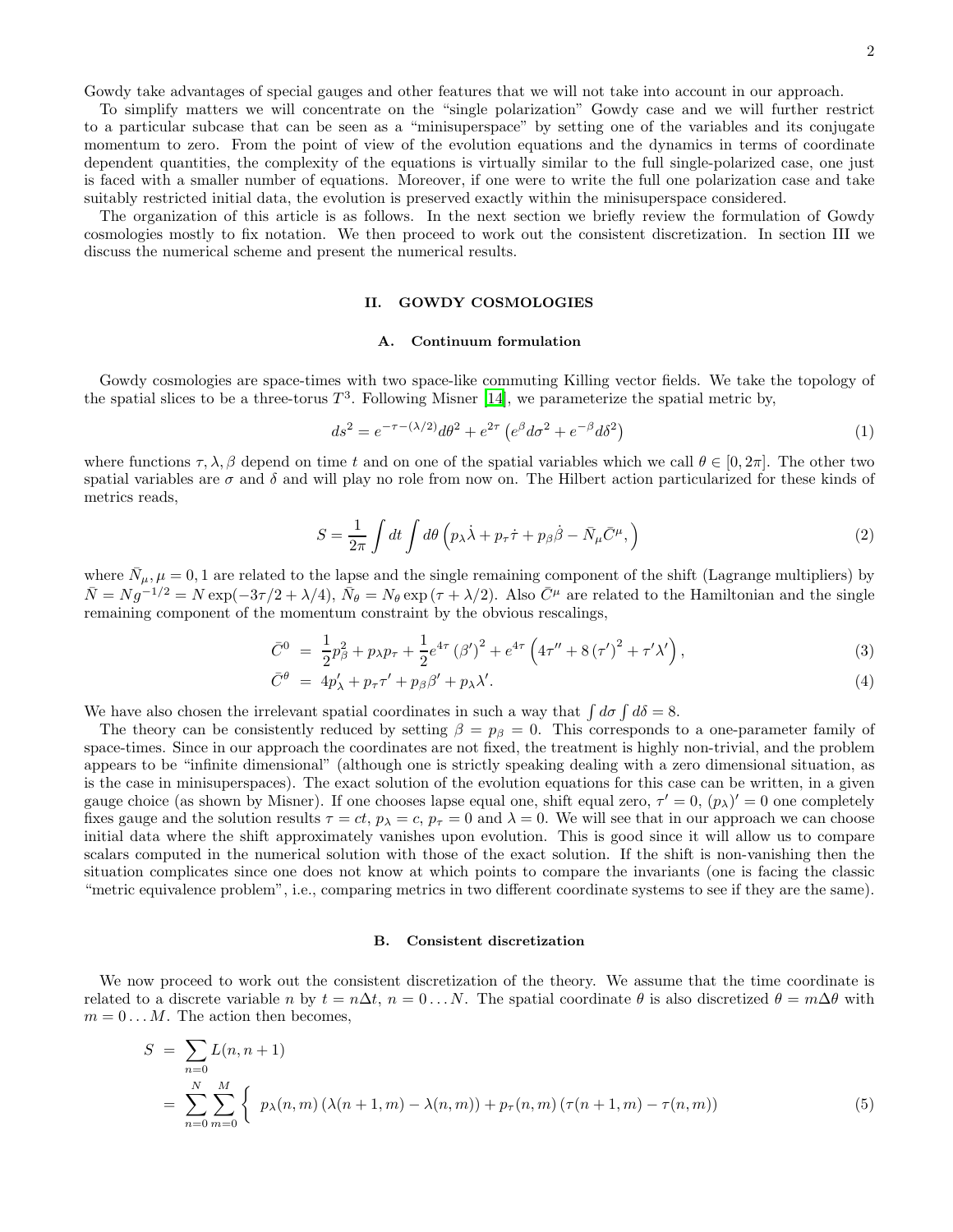$$
-M(n, m) \left[ p_{\lambda}(n, m) p_{\tau}(n, m) + e^{4\tau(n, m)} \left( 4\tau(n, m + 1) + 4\tau(n, m - 1) - 8\tau(n, m) \right) \right]
$$
  
+8\left(\tau(n, m + 1) - \tau(n, m - 1)\right)^{2} + \left(\tau(n, m + 1) - \tau(n, m - 1)\right) \left(\lambda(n, m + 1) - \lambda(n, m - 1)\right) \right]  
-N(n, m) \left[ 4p\_{\lambda}(n, m + 1) - 4p\_{\lambda}(n, m - 1) + p\_{\tau}(n, m) \left( \tau(n, m + 1) - \tau(n, m - 1)\right) \right]   
+ p\_{\lambda}(n, m) \left( \lambda(n, m + 1) - \lambda(n, m - 1)\right) + p\_{\tau}(n, m) \left( \tau(n, m + 1) - \tau(n, m - 1)\right) \right]

where we have rescaled the momenta  $p(n,m) \equiv p(t,\theta)\Delta\theta$ , and rescaled and relabeled the shift  $N(n,m) \equiv$  $\bar{N}_{\theta}(t,\theta)\Delta t/(\Delta\theta)$ , and the lapse  $M(n,m) \equiv \bar{N}(t,\theta)\Delta t/(\Delta\theta)$ . The reader should keep in mind that in the rest of this paper when we refer to the "lapse" we are really referring at the lapse times the time interval in the discretization divided by the spatial interval. For example, we will therefore encounter statements like "making the lapse small" signifying that the discretization step, measured in an invariant fashion, is becoming smaller.

We now proceed to define the canonical variables from the action. The reader should not be confused by the use of variables named "p" in the action; in the consistent discretization scheme all variables are initially treated as configuration variables (i.e. one is working in a first order formulation of the theory, see [\[15\]](#page-10-14) for a full discussion.) One defines canonical momenta at instant n and at instant  $n + 1$ . Let us consider for instance the variable  $\lambda$ . We define the canonical momenta at instant  $n + 1$  by,

$$
P^{\lambda}(n+1,m) \equiv \frac{\partial L}{\partial \lambda(n+1,m)} = p_{\lambda}(n,m)
$$
\n(6)

and at instant  $n + 1$ , using the Lagrange equations of motion one has,

$$
P^{\lambda}(n,m) \equiv -\frac{\partial L}{\partial \lambda(n,m)} = p_{\lambda}(n,m) + M(n,m-1) \left(\tau(n,m) - \tau(n,m-2)\right) - M(n,m+1) \left(\tau(n,m+2) - \tau(n,m)\right) + N(n,m-1)p_{\lambda}(n,m-1) + N(n,m+1)p_{\lambda}(n,m+1).
$$
(7)

One can combine these equations to eliminate the variable  $p_{\lambda}(n,m)$  from the model and yield an evolution equation in terms of variables that are genuinely canonically conjugate,

<span id="page-3-0"></span>
$$
P^{\lambda}(n+1,m) = P^{\lambda}(n,m) - M(n,m)e^{4\tau(n,m)}(\tau(n,m) - \tau(n,m+1)) - M(n,m-1)e^{4\tau(n,m-1)}(\tau(n,m) - \tau(n,m-1)) + N(n,m)P^{\lambda}(n+1,m) - N(n,m-1)P^{\lambda}(n+1,m-1).
$$
\n(8)

<span id="page-3-2"></span>A similar procedure yields an (implicit) evolution equation for  $P^{\tau}$ ,

$$
P^{\tau}(n+1,m) = P^{\tau}(n,m)
$$
  
\n
$$
-M(n,m) \left( 4e^{4\tau(n,m)} \left( 4\tau(n,m+1) + 4\tau(n,m-1) - 8\tau(n,m) + 8(\tau(n,m+1) - \tau(n,m)) \right)^2 + (\tau(n,m+1) - \tau(n,m)) \left( \lambda(n,m+1) - \lambda(n,m) \right) \right)
$$
  
\n
$$
+ 4e^{4\tau(n,m)} \left( -8 - 16\tau(n,m+1) + 16\tau(n,m) + \lambda(n,m) - \lambda(n,m+1) \right)
$$
  
\n
$$
+ N(n,m)P^{\tau}(n+1,m) - N(n,m-1)P^{\tau}(n+1,m-1) - 4M(n,m+1)e^{4\tau(n,m+1)}
$$
  
\n
$$
-M(n,m-1)e^{4\tau(n,m-1)} \left( 4 + 16\tau(n,m) - 16\tau(n,m-1) + \lambda(n,m) - \lambda(n,m-1) \right), \tag{9}
$$

<span id="page-3-3"></span>and for  $\lambda$ ,

$$
\lambda(n+1,m) = \lambda(n,m) + M(n,m)P^{\tau}(n+1,m) + N(n,m) (-4 + \lambda(n,m+1) - \lambda(n,m)) + 4N(n,m-1)
$$
 (10)

<span id="page-3-4"></span>and  $\tau$ ,

$$
\tau(n+1,m) = \tau(n,m) + M(n,m)P^{\lambda}(n+1,m) + N(n,m) \left(\tau(n,m+1) - \tau(n,m)\right). \tag{11}
$$

<span id="page-3-1"></span>A similar treatment for the Lagrange multipliers (defining their canonical momenta and combining the equations at n and  $n + 1$ ) yields the "pseudoconstraints",

$$
4P^{\lambda}(n+1,m+1) - 4P^{\lambda}(n+1,m) + P^{\lambda}(n+1,m) + P^{\lambda}(n+1,m) \left( \lambda(n,m+1) - \lambda(n,m) \right) + P^{\tau}(n+1,m) \left( \tau(n,m+1) - \tau(n,m) \right) = 0 \tag{12}
$$
\n
$$
P^{\lambda}(n+1,m) P^{\tau}(n+1,m) + e^{4\tau(n,m)} [4\tau(n,m+1) + 4\tau(n,m-1) - 8\tau(n,m))
$$

$$
P^{\lambda}(n+1,m)P^{\tau}(n+1,m) + e^{4\tau(n,m)} \left[4\tau(n,m+1) + 4\tau(n,m-1) - 8\tau(n,m) + 8\left(\tau(n,m+1) - \tau(n,m)\right)^{2} + \left(\tau(n,m+1) - \tau(n,m)\right)\left(\lambda(n,m+1) - \lambda(n,m)\right)\right] = 0.
$$
\n(13)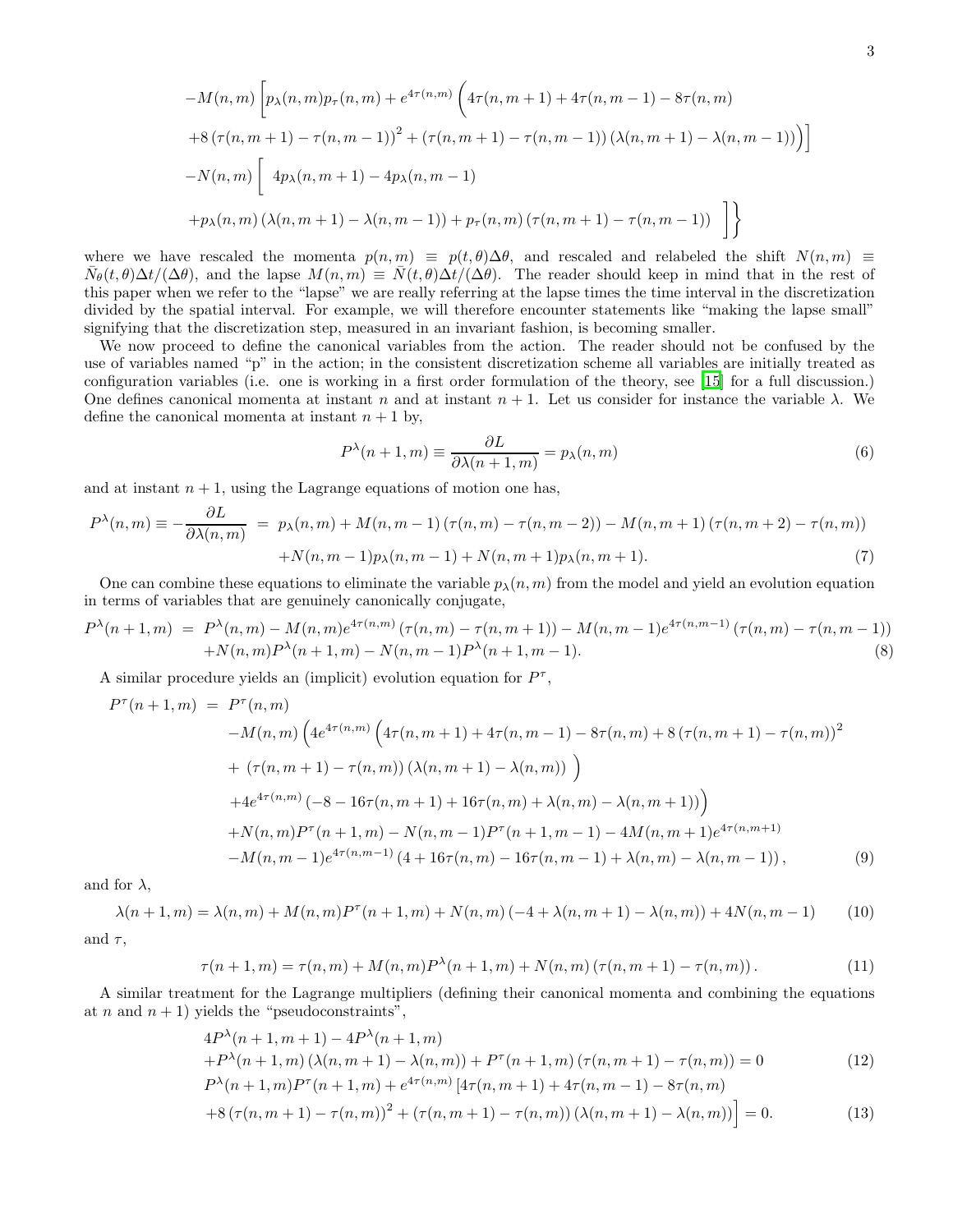The terminology "pseudoconstraints" reflects the fact that these equations can be seen as discretizations of the constraint equations of the continuum theory. However, they are not constraints for the discrete theory in the usual sense of the word since they involve variables at different instants of time.

The set of equations [\(8](#page-3-0)[-13\)](#page-3-1) constitute six nonlinear coupled algebraic equations for the six unknowns,  $\tau, \lambda, P^{\tau}, P^{\lambda}, N, M$ , that is, they determine the canonical variables and the Lagrange multipliers. In fact, this is an oversimplified view of the situation, since the equations link variables at different spatial points m. In order to solve them, one has to take into account that all variables in the Gowdy problem are periodic, for instance in a lattice with mm points,  $\tau(0) = \tau(mm)$ , etc. and then one is left with a system of  $6 \times mm$  equations with  $6 \times mm$  unknowns. So if one decides to use 10 spatial points these are 60 equations with 60 unknowns.

In fact, one does not need to tackle the system in an entirely coupled fashion, since the two evolution equations for  $\lambda$  and  $\tau$  are explicit. We will discuss the solution strategy in more detail in the next section.

A final remark is that Van Putten proposed a scheme which also can be characterized as determining the lapse and shift, but it differs significant from ours (in particular it is not motivated variationally). He also applied it to the Gowdy cosmologies [\[16](#page-10-15)].

### III. NUMERICAL RESULTS

### A. Choice of initial data

In order to evolve the equations we need to set initial data. The choice of initial data is somewhat delicate, since it will determine not only the solution but also the lapse and the shift. Although one can give arbitrary initial data, it would be desirable if the resulting lapse were of the same sign across the spatial manifold. If one does not make this choice, the scheme is able to evolve, but portions of the spacetime will be evolved forward in time and some portions it will evolve backward in time. There is nothing wrong with this, but it is not what is traditionally considered in numerical evolutions. We may also wish to choose a vanishing shift, although this is not important.

In order to ensure that the lapse and shift are approximately in line with what we desire, we proceed in the following way. We start with some initial data for the variables  $\tau(0), \lambda(0), N(0), M(0)$ . We use equations [\(12,13\)](#page-3-1) to determine  $P^{\tau}(1), P^{\lambda}(1)$  and then we use equations [\(8](#page-3-0)[,9\)](#page-3-2) to determine  $P^{\tau}(0), P^{\lambda}(0)$ . This completes the initial data set. That is, we have given us  $\tau, \lambda$  and the lapse and the shift that we desire, and this determined the canonically conjugate momenta.

At this point the reader may be confused. Usually in numerical relativity one gives the metric and its canonical momenta at a given hypersurface, and they are chosen in such a way that they satisfy the constraints. To implement the consistent discretization evolution in this case one would consider the metric as evaluated at 0 and the canonical momenta evaluated at 1. One then chooses lapse and shift at 0 and evolves. Presumably one would choose a small lapse in order to generate an evolution that is close to the continuum theory (recall that we refer here to the rescaled lapse). One could do things the other way around, choosing the metric at 1 and the canonical momentum at 0 and evolve backwards. The choice we made to of initial data is equivalent to finding a solution of the usual constraints at a given hypersurface with  $\lambda$ ,  $\tau$  given.

### B. Evolution

We need to give a prescription that, given  $\tau(n)$ ,  $\lambda(n)$ ,  $P^{\tau}(n)$ ,  $P^{\lambda}(n)$  determines the variables at instance  $n+1$  and in the process determines the Lagrange multipliers. One could take the complete set of equations and solve them simultaneously. We did not proceed like this. Since this was the first exploration of the system we thought it would be more instructive and offer more control on the situation to solve the equations in sub-systems. We will see however, that in the end one pays a price for this.

The scheme we used to solve the system is as follows: using equations [\(12,13\)](#page-3-1) we determine  $P^{\lambda}(n+1), P^{\tau}(n+1)$ . We then take these values together with  $\lambda(n)$ ,  $\tau(n)$ ,  $P^{\tau}(n)$ ,  $P^{\lambda}(n)$  and use the equations [\(8](#page-3-0)[,9\)](#page-3-2) to determine the Lagrange multipliers  $N(n)$ ,  $M(n)$ . With these multipliers and the initial values, it is possible, using [\(10,](#page-3-3)[11\)](#page-3-4) to determine  $\lambda(n+1), \tau(n+1)$ , which would complete the evolution process from level n to  $n+1$ .

Unfortunately, there is a problem with this procedure. When we try to use equations  $(8,9)$  $(8,9)$  to determine  $M(n)$ ,  $N(n)$ one finds that the system is indeterminate. One can determine all the Lagrange multipliers except one, which we can choose to be  $M1 \equiv M(n, m = 1)$ . This has to do with a symmetry of the Gowdy problem. The action [\(2\)](#page-2-0) only depends on derivatives of the variable  $\lambda$ , therefore it is invariant under the addition of a constant to that variable. Using Noether's theorem one can find out that there is a conserved quantity,  $\int P^{\lambda}(\theta) d\theta$ . A similar result holds in the discrete action, the conserved quantity becomes  $\sum_{m=0}^{M} P^{\lambda}(m)$ . If one imposes that this quantity be conserved, this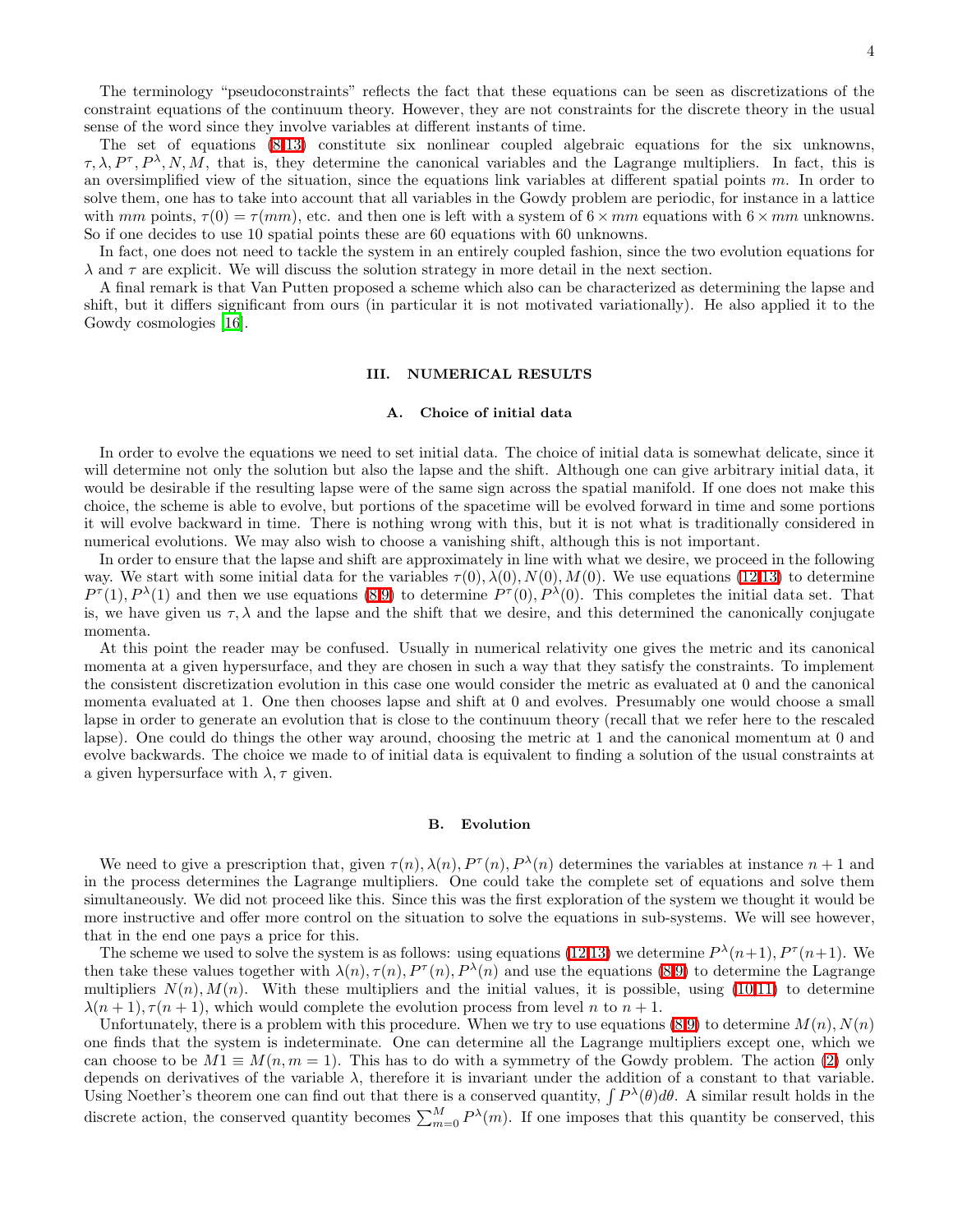can be used to determine entirely the Lagrange multipliers. Another way of seeing this is to notice that one can cast the conservation law as a constraint on the initial data,

$$
\sum_{m=0}^{M} P^{\lambda}(n+1,m)[\lambda(n,m),\tau(n,m)] = \sum_{m=0}^{M} P^{\lambda}(n,m)
$$
\n(14)

that is, writing the  $P^{\lambda}$  at  $n+1$  as a function of the initial data and imposing the conservation one has a constraint on the initial data. Imposition of this constraint is enough to determine entirely the Lagrange multipliers.

This is a pathology of our choice of scheme of solution of the coupled system of equations, dealing with it by parts. If we had chosen to solve the entire non-linear system [\(8](#page-3-0)[,11\)](#page-3-4) such system would have been well defined and would have automatically preserved the conserved quantity upon evolution. This would have, however, forced us to deal with a significantly larger coupled non-linear system.

Numerically, the way we will implement the conservation is to choose arbitrarily the value of one component of the lapse. We then run the evolution scheme we outlined and we will check if  $\sum_{m=0}^{M} P^{\lambda}$  has varied. If it has, we will go back and adjust the arbitrary component of the lapse until the conserved quantity is kept constant. We will do this via a Newton–Raphson technique. The flow diagram of the logic is shown in figure 1. For the solution of the various non-linear systems we discussed we use the routine TENSOLVE [\[17\]](#page-10-16).



FIG. 1: The logic of the evolution scheme.

### C. Results for the dynamical variables

In figure [2](#page-6-0) we show the variable  $\lambda$  as a function of the spatial points and as a function of time, for a simulation with 8 and 40 spatial points. The time is measured by the variable  $\tau$ , which is a good measure since it is invariant under coordinate changes of the  $t, \theta$  variables. Since we have chosen the shift to be close to zero, and it is preserved that way upon evolution as we shall see, the value of the angle  $\theta$  can be taken to be an invariant. We see that the variable  $\lambda$  exhibits the types of oscillations of increasing frequency that one encounters in the exact solution for the Gowdy spacetime. The evolutions with different spatial resolutions all have the same initial data for  $\lambda(0), \tau(0), M(0), N(0)$ . The explicit form of initial data chosen are,

$$
\tau(0,i) = -0.5 + 0.01 \sin(2\pi i/M), \tag{15}
$$

$$
\lambda(0,i) = 0.001 \sin(2\pi i/M) + 0.0025 \sin(4\pi i/M), \tag{16}
$$

$$
M(0,i) = 0.0005,\t(17)
$$

$$
N(0,i) = 10^{-7} \sin(2\pi i/M). \tag{18}
$$

Following the initial data construction we outlined before, this produces differing values of  $P^{\lambda}(0), P^{\tau}(0)$  depending on the number of points of the spatial grid. As shown in figure [3](#page-6-1) there is convergence in the form of the resulting  $P^{\lambda}(0), P^{\tau}(0)$  when one refines the spatial grid.

The  $\lambda(0), \tau(0), P^{\lambda}(0), P^{\tau}(0)$  produced by the initial data solving procedure, in the limit in which one makes infinitely large the number of spatial points, is not a solution of the initial value constraints of the continuum theory. However one can approximate a solution of the constraints of the continuum theory arbitrarily by choosing the value of the initial (rescaled) lapse to be very small.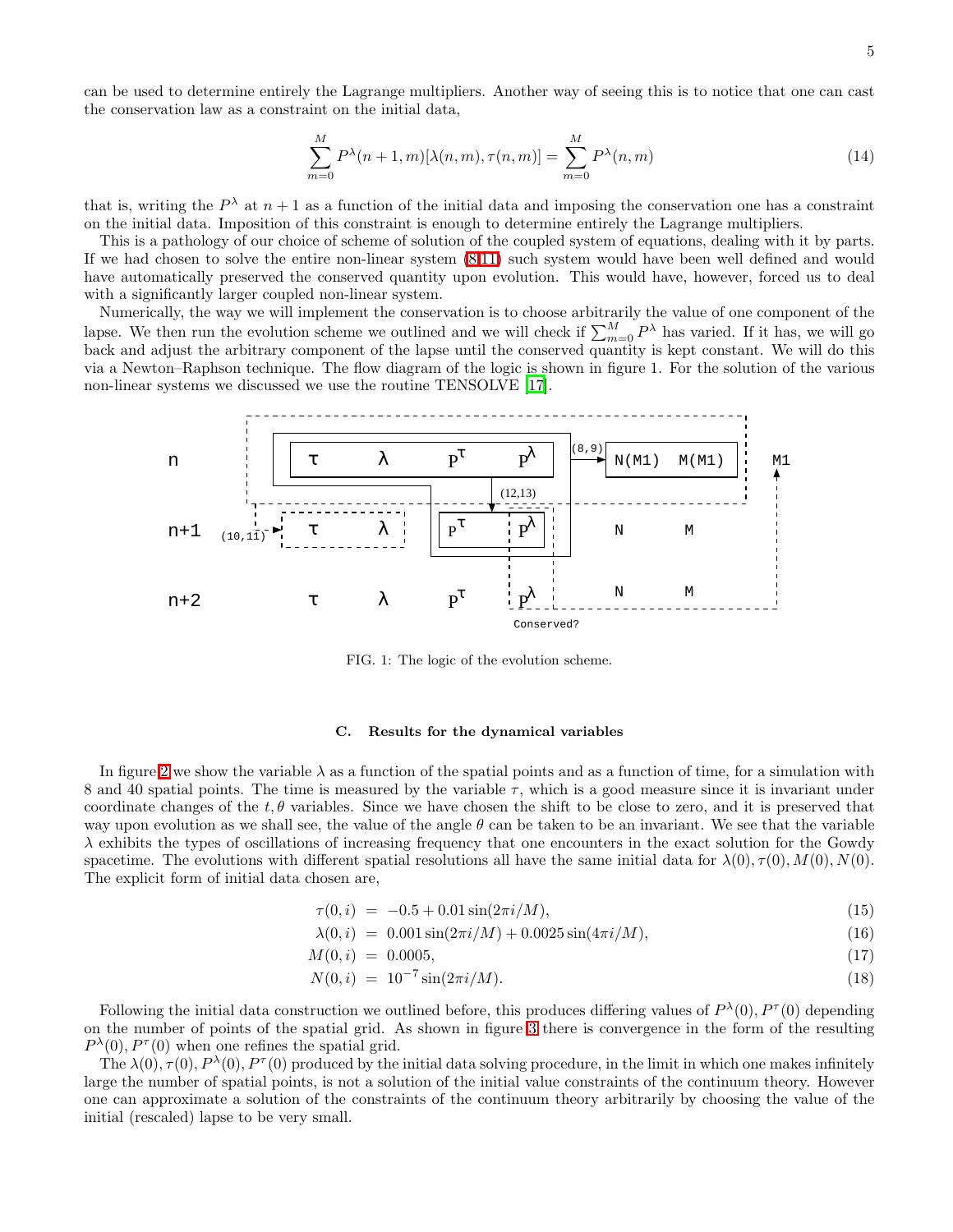### 40 points 8 points  $\dot{\times}$



<span id="page-6-0"></span>FIG. 2: The variable  $\lambda$  as a function of space  $(\theta)$  and time, measured by the variable  $\tau$ . We show two resolutions, one with 8 and another with 40 spatial points. The latter represents what is practical to run on a workstation today. One sees that the two resolutions track each other well for a while, but things deteriorate as time increases (see for instance the third line of crosses from the right). The run with 8 spatial points just does not have enough resolution to track the features of the solution in question, as can be seen from the figure.



<span id="page-6-1"></span>FIG. 3: The variable  $P^{\tau}$  in the initial data converges to a continuum solution of the pseudo-constraints, and would converge to a solution of the continuum usual constraints of GR if the choice of initial data for the lapse and shift were zero.

Figure [4](#page-7-0) shows the value of the average of the shift across the grid as a function of time. We see that in all cases the shift is small, and is smaller for higher resolutions. This is desirable in order to compare with the exact solution which is in a gauge with zero shift.

Figure [5](#page-7-1) shows the Riemann tensor for three resolutions. More precisely, it represents component  $R_{3434}$  (where 3, 4 represent the ignorable coordinates) as a function of  $\tau$  for  $\theta = \pi$ . The reason we chose this component is that it behaves as a scalar with respect to  $t, \theta$  diffeomorphisms. Since we determine the lapse and the shift dynamically, for different resolutions we have different lapses and shifts and therefore different coordinates. As a consequence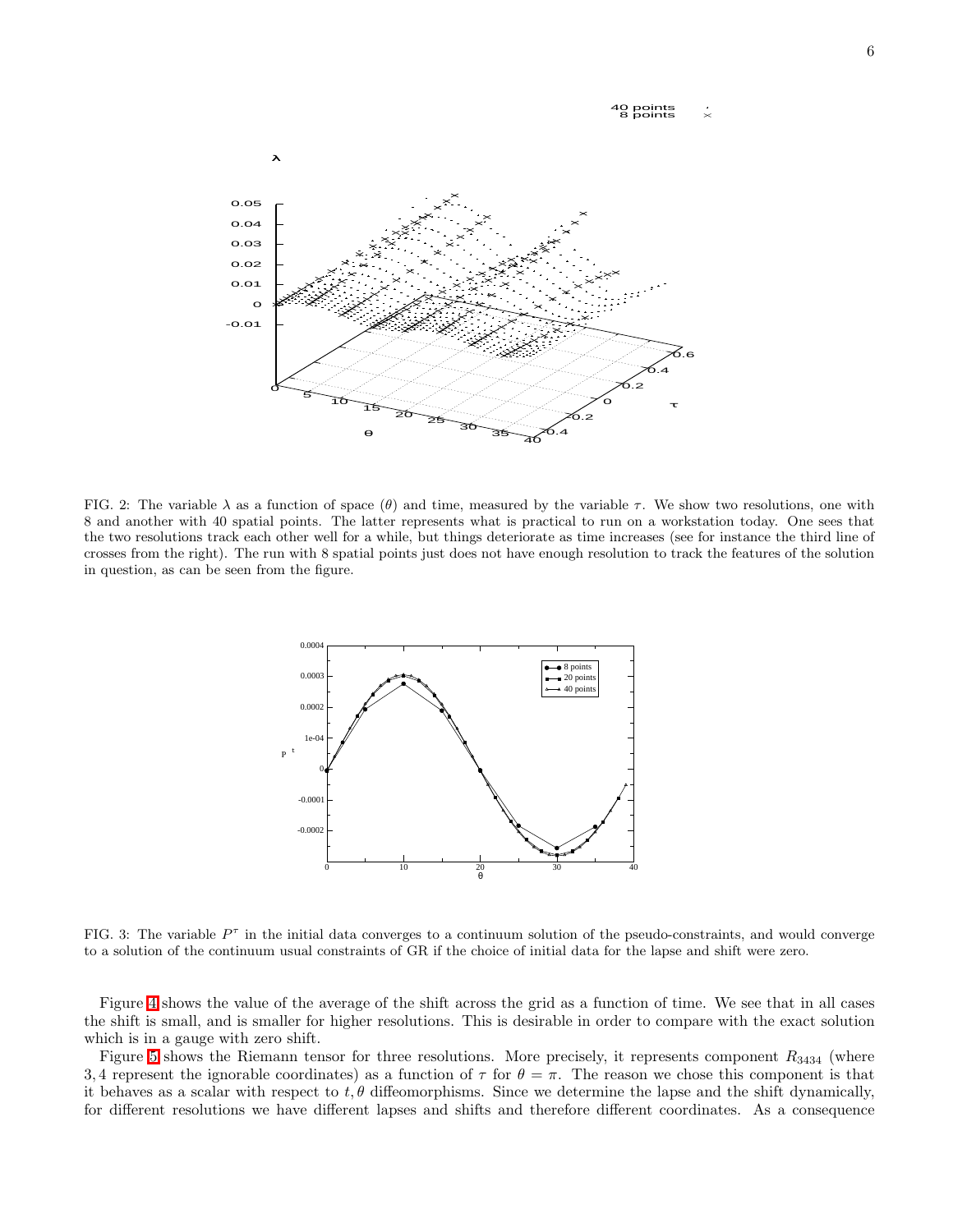

<span id="page-7-0"></span>FIG. 4: The L2 norm of the shift, which shows we are approximately in a gauge with zero shift.

one cannot easily compare the other components of the Riemann tensor for different resolutions. One sees that the method converges, i.e. for smaller spatial separations the value of the Riemann tensor approximates well that of flat space-time.



<span id="page-7-1"></span>FIG. 5: Convergence of the Riemann tensor for three different resolutions. Since we are working with an almost vanishing shift, the components of the Riemann tensor can be treated as observables and compared among different resolutions directly. With a non-vanishing dynamically determined shift this would not be possible. In such cases one can only compare observables of the theory.

We know the exact form of the Riemann tensor. In figure [6](#page-8-0) we use it to evaluate the relative error in the evaluation. The exact form is  $R_{3434} = c^2 e^{-\tau}$  where c is the only parameter present in the minisuperspace (recall  $\tau = ct$ ). To avoid having to determine the constant we actually plot in figure [6](#page-8-0) the following quantity,

$$
\frac{R_{3434}(\tau)}{R_{3434}(\tau(1))} - e^{-(\tau - \tau(1))}
$$
\n
$$
e^{-(\tau - \tau(1))}
$$
\n(19)

which yields the relative error.

In figure [7](#page-8-1) we show the L2 norm of the square root of the sum of the squares of the constraints of the continuum theory evaluated in the discrete theory, for three resolutions. As expected, the magnitude of the constraints correlates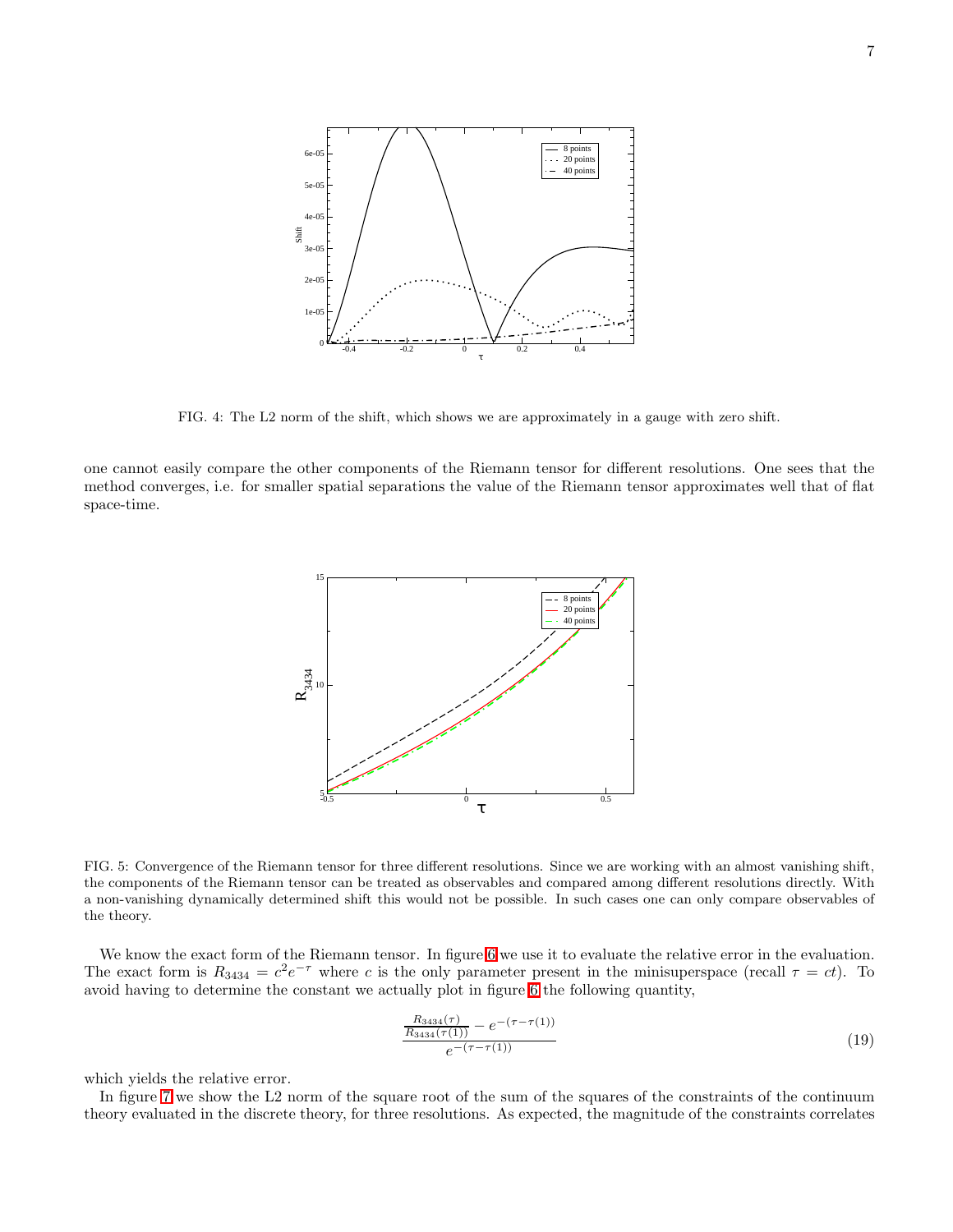

<span id="page-8-0"></span>FIG. 6: Relative error of the Riemann tensor compared to the exact solution.



<span id="page-8-1"></span>FIG. 7: L2 norm of the constraints of the continuum theory evaluated in the discrete theory. As can be seen they are preserved well and in a convergent fashion. As argued in the text, the value of the constraints is a measure of the error of the evolutions in the discrete theory and this plot confirms it.

well with the error in the evolution scheme. We are displaying the values of the constraints with any type of normalization. This may be misleading. As we see, although there is convergence there is also exponential growth. The growth can be adscribed to the general exponential growth of variables in Gowdy, particularly the factor  $\exp(4\tau)$ that appears in the Hamiltonian constraint. To compensate for this in figure [8](#page-9-0) we display the same data divided by the offending factor, and one cannot distinguish constraint growth.

### D. The flat sector

If one chooses initial data for the evolution equations  $(8,9,10,11)$  $(8,9,10,11)$  $(8,9,10,11)$  $(8,9,10,11)$  such that  $P^{\lambda} = 0$  and  $\tau = 0$ , one can check that, in the continuum theory, one is producing flat space-time. We would like to check if the discrete theory is able to reproduce, at least in an approximate way, this behavior. This is usually known as the "gauge wave test" as is described, for instance in the "apples with apples" (www.appleswithapples.org) project, and it is known to be a somewhat significant hurdle for codes to pass (at least in full 3D).

In the discrete theory the pseudo-constraints [\(12,13\)](#page-3-1) are identically satisfied and the lapse and shift are free. Let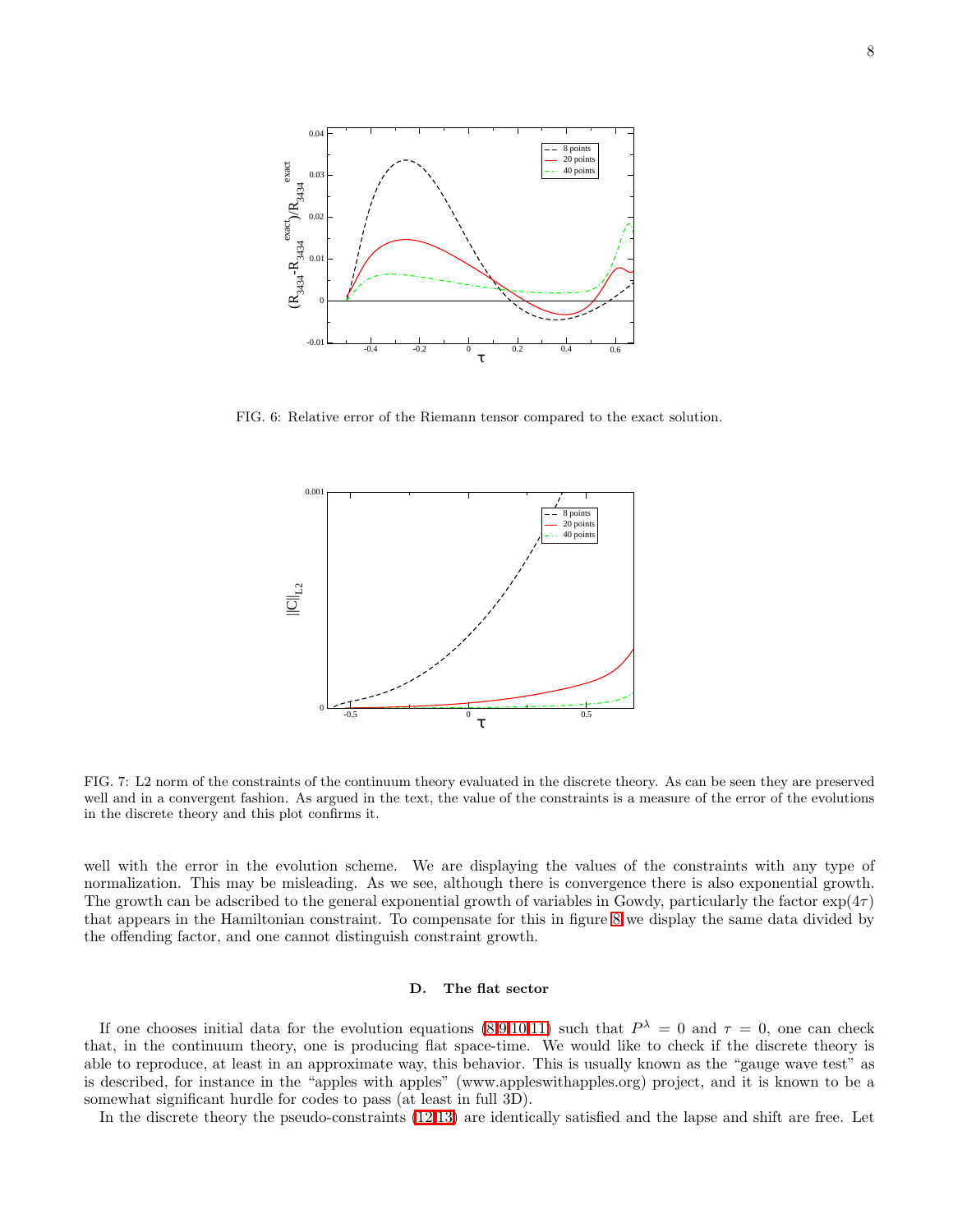

<span id="page-9-0"></span>FIG. 8: L2 norm of the constraints of the continuum theory evaluated in the discrete theory normalized by the factor  $\exp(4\tau)$ that appears in the Hamiltonian constraint. One sees convergence with absence of growth in the normalized constraints. The reader may be puzzled as to why the curves do not start at the same point. The reason is that we are displaying the curves starting at the first iteration, not at the initial data. For very low resolutions the variables change quite a bit in the first iteration.

us start by considering a slicing with  $M = 1, N = 0$ . There are only two evolution equations left,

$$
P^{\tau}(n+1,m) = P^{\tau}(n,m) + \lambda(n,m+1) - 2\lambda(n,m) + \lambda(n,m-1)
$$
\n(20)

$$
\lambda(n+1,m) = P^{\tau}(n+1,m) + \lambda(n,m). \tag{21}
$$

These equations can be combined to yield a single equation for  $\lambda$ ,

 $+$ 

$$
\lambda(n+1,m) = \lambda(n,m+1) + \lambda(n,m-1) - \lambda(n-1,m),\tag{22}
$$

and it is remarkable to notice that the exact solution of the discrete equations for  $\lambda$  is given by a plane wave,

$$
\lambda(n,m) = f(n+m) + g(n-m),\tag{23}
$$

and therefore the space-time metric is manifestly a "gauge wave". Also remarkable is that if one computes the discrete Riemann tensor all its components vanish identically. In this sense, our formalism aces one of the "apples with apples" tests exactly. If we choose  $M =$  constant instead of one we will get boosted slices and again we will get the gauge wave as an exact solution and a vanishing Riemann tensor. If we choose more complicated slices, then the solution will be reproduced approximately. The resulting equations are,

$$
P^{\tau}(n+1,m) - P^{\tau}(n,m) = M(n,m)(-8 - \lambda(n,m+1) + \lambda(n,m)) - M(n,m-1)(4 + \lambda(n,m) - \lambda(n,m-1))
$$

$$
N(n,m)P^{\tau}(n+1,m) - N(n,m-1)P^{\tau}(n+1,m-1) - 4M(n,m+1)
$$
 (24)

$$
\lambda(n+1,m) - \lambda(n,m) = M(n,m)P^{\tau}(n+1,m) + N(n,m)(-4+\lambda(n,m+1) - \lambda(n,m) + 4N(n,m-1)
$$
 (25)

We have studied this case numerically and the code proves convergent and long term stable (we could not find evolutions that crashed) provided that one limits oneself to values of  $M$  less than unity, otherwise one can explicitly check that the evolution system has eigenvalues of the amplification matrix larger than one (this is just the Courant condition).

### IV. DISCUSSION

We have applied for the first time the "consistent discretization" approach to a nonlinear situation with field theoretic degrees of freedom, the Gowdy one polarization cosmologies. We see that one can successfully evolve in a convergent and stable fashion for about one crossing time. All of the expected features of the approach are present.